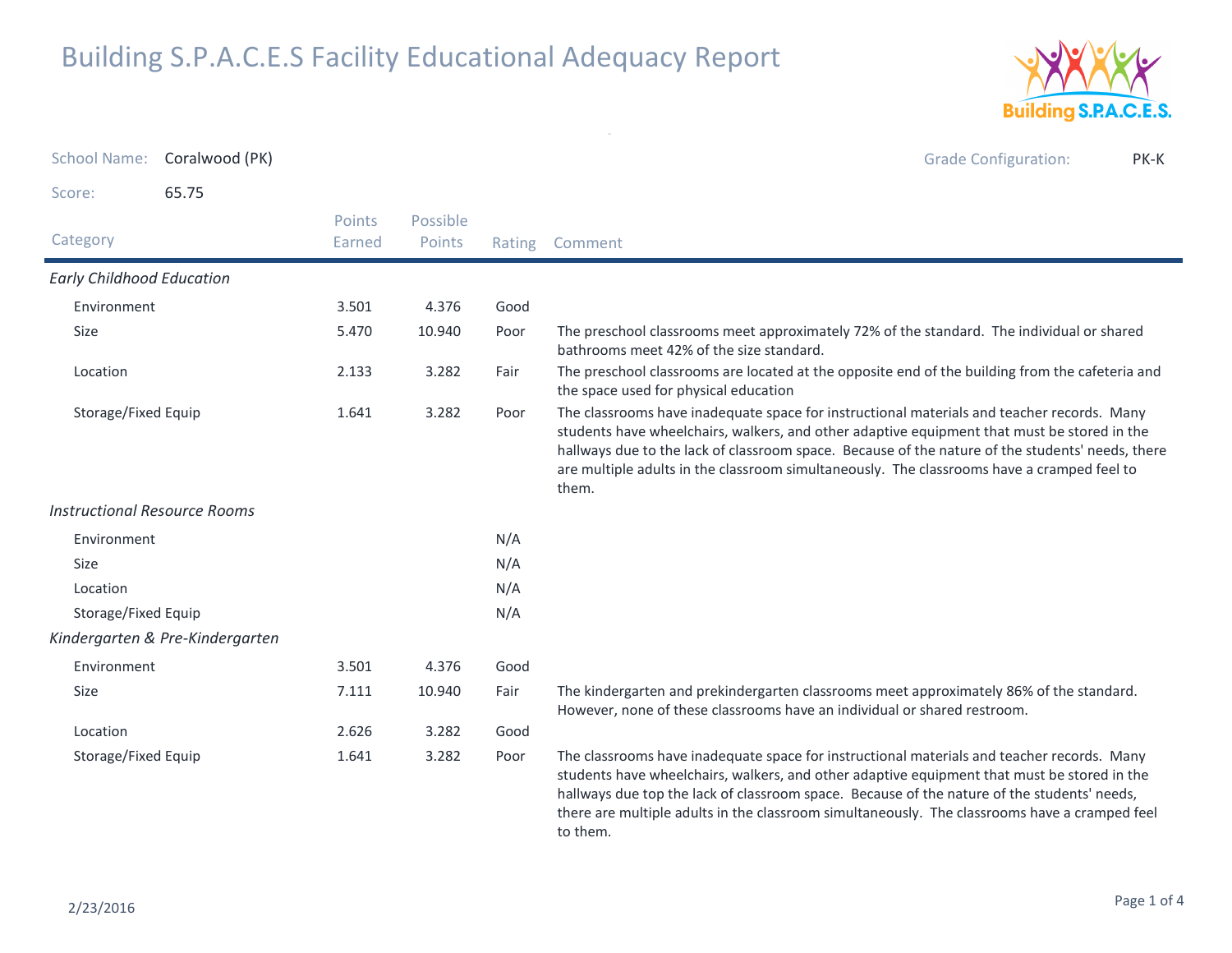

|                                 | School Name: Coralwood (PK)      |                  |                    |        | <b>Grade Configuration:</b><br>PK-K                                                                                                                                                                                                                                                                                                                                                                   |
|---------------------------------|----------------------------------|------------------|--------------------|--------|-------------------------------------------------------------------------------------------------------------------------------------------------------------------------------------------------------------------------------------------------------------------------------------------------------------------------------------------------------------------------------------------------------|
| Score:                          | 65.75                            |                  |                    |        |                                                                                                                                                                                                                                                                                                                                                                                                       |
| Category                        |                                  | Points<br>Earned | Possible<br>Points | Rating | Comment                                                                                                                                                                                                                                                                                                                                                                                               |
| <b>Learning Environment</b>     |                                  |                  |                    |        |                                                                                                                                                                                                                                                                                                                                                                                                       |
| Learning Style Variety          |                                  | 2.497            | 3.842              | Fair   | The room sizes make small group instruction and individual learning stations a challenge. The<br>space issue is compounded by the adaptive equipment needed by many students.                                                                                                                                                                                                                         |
| <b>Interior Environment</b>     |                                  | 1.494            | 1.867              | Good   | The HVAC system is inconsistent throughout the building.                                                                                                                                                                                                                                                                                                                                              |
| <b>Exterior Environment</b>     |                                  | 1.400            | 1.400              | Excel  |                                                                                                                                                                                                                                                                                                                                                                                                       |
| <b>Physical Education</b>       |                                  |                  |                    |        |                                                                                                                                                                                                                                                                                                                                                                                                       |
| Environment                     |                                  | 0.000            | 1.818              | Unsat  | The gymnasium has poor lighting. The entire space is well-aged. There is no gym. A portion of<br>the cafeteria is used as the gym.                                                                                                                                                                                                                                                                    |
| Location                        |                                  | 1.091            | 1.363              | Good   |                                                                                                                                                                                                                                                                                                                                                                                                       |
| <b>Size</b>                     |                                  | 0.000            | 4.545              | Unsat  | The gymnasium meets approximately 43% of the minimal standard for an elementary school.                                                                                                                                                                                                                                                                                                               |
| Storage/Fixed Equip             |                                  | 0.682            | 1.363              | Poor   | There is no room for storage. Adaptive physical education equipment is stored in the hallway<br>outside the gym. The gym has a linoleum flooring that is stained and buckling.                                                                                                                                                                                                                        |
|                                 | Self-Contained Special Education |                  |                    |        |                                                                                                                                                                                                                                                                                                                                                                                                       |
| Environment                     |                                  | 0.359            | 0.448              | Good   |                                                                                                                                                                                                                                                                                                                                                                                                       |
| <b>Size</b>                     |                                  | 0.896            | 1.120              | Good   | The classrooms meet approximately 85% of the standard.                                                                                                                                                                                                                                                                                                                                                |
| Location                        |                                  | 0.269            | 0.336              | Good   |                                                                                                                                                                                                                                                                                                                                                                                                       |
| Storage/Fixed Equip             |                                  | 0.168            | 0.336              | Poor   | The classrooms have inadequate space for instructional materials and teacher records. Many<br>students have wheelchairs, walkers, and other adaptive equipment that must be stored in the<br>hallways due top the lack of classroom space. Because of the nature of the students' needs,<br>there are multiple adults in the classroom simultaneously. The classrooms have a cramped feel<br>to them. |
| <b>Non-Instructional Spaces</b> |                                  |                  |                    |        |                                                                                                                                                                                                                                                                                                                                                                                                       |
| Administration                  |                                  | 2.777            | 4.272              | Fair   | The HVAC is inconsistent. The offices in the administrative suite have varying and extreme room<br>temperatures. The teacher mailboxes are in the reception area. The conference room is only<br>large enough to hold a small group meeting of 3-4 adults.                                                                                                                                            |
| Cafeteria                       |                                  | 1.821            | 2.801              | Fair   | Cafeteria tables and chairs are stored against the wall when the space is used for meetings,<br>programs, or other such events. Most of the tables and chairs are too big for the students.                                                                                                                                                                                                           |

 $\sim$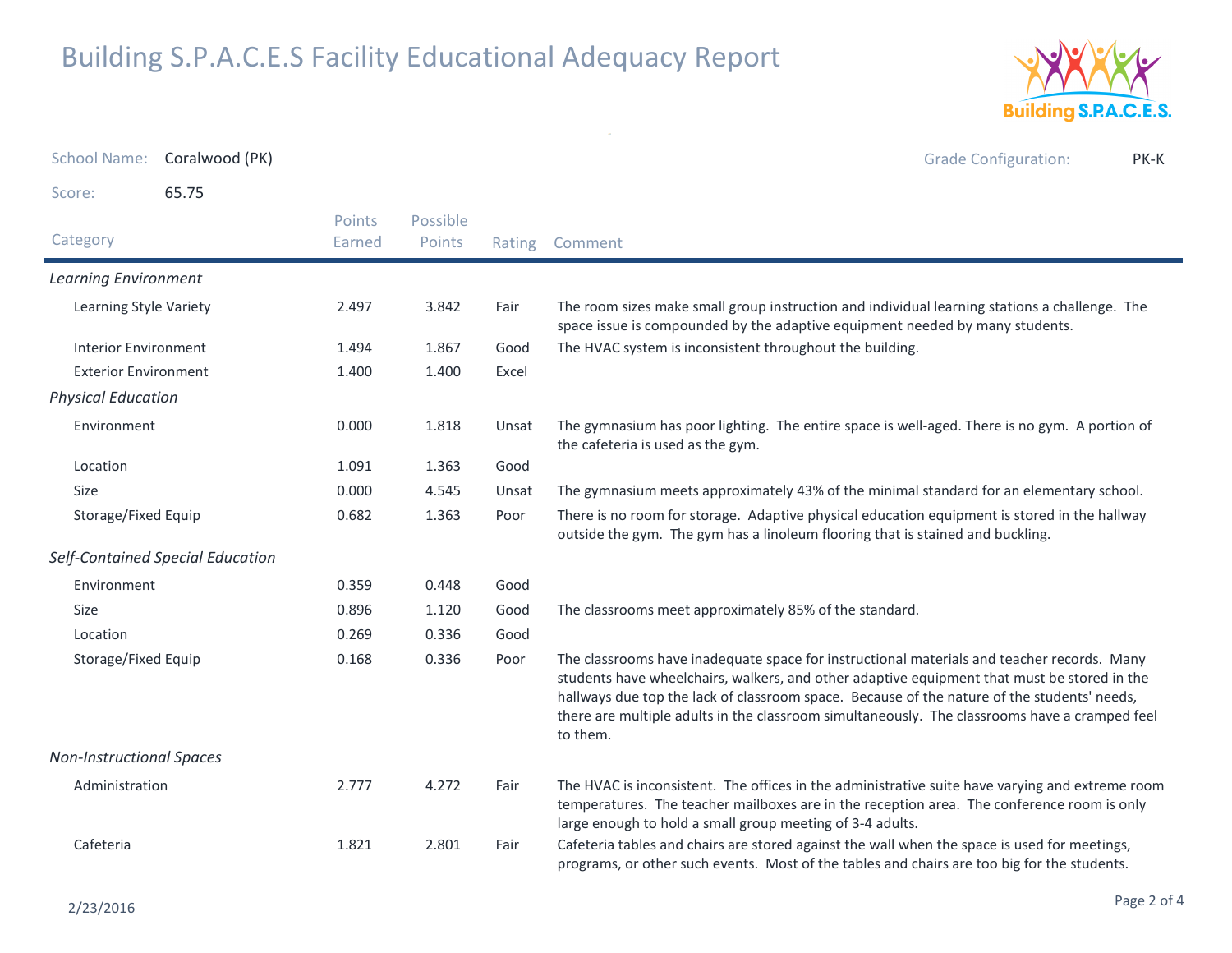

School Name: Coralwood (PK) Grade Configuration: PK-KScore: 65.75**Category**  Rating Comment Possible PointsPoints EarnedNon-Instructional SpacesFood Service and Prep 2.801 2.801 Excel Clinic0.727 Good The clinic has inadequate storage space. This is due, in part, to the special medical needs of the student body.0.582Good Counseling The school does not have a counselor. They do have a social worker who has an office in the building.2.8003.500 Custodial and Maintenance 0.373 0.467 Good There is no custodial receiving area. Student Restrooms 1.591 1.591 Excel Faculty Work Space and Toilets 1.821 2.801 Fair One of the staff workrooms is being used for a classroom. Outside SpacesVehicular Traffic There is no parking lot for the school. There are no lane indicators marked on the pavement or signage posted for drivers to follow. In back of the building, there is a large area used as a bus lot. This lot also serves as a connecting point for students being transported to schools outside their home attendance zone. The adjoining diagnostic center also brings in additional traffic. There is no separation of this traffic form the school traffic.0.9341.867 Pedestrian Traffic There is a lack of safe walk routes around the school. There are wooden steps that lead to an area in the bus lot that the staff uses for parking. The steps are deteriorating and covered with pine needles making the walking surface slick.0.454 $0.908$ ParkingPoor The school does not have a parking lot. There are approximately five slots directly in front of the building and several designated for visitors along the road in front of the school. Staff members park around the perimeter of the building in unmarked areas, along the street, or in the bus lot adjoining the school.0.379 $0.758$ Play Areas 2.185 2.185 Excel Safety and SecurityFencing There is a low fence that is approximately 4' high that surrounds the building. There is a chained gate in the back that leads to the adjoining bus lot.0.4560.702